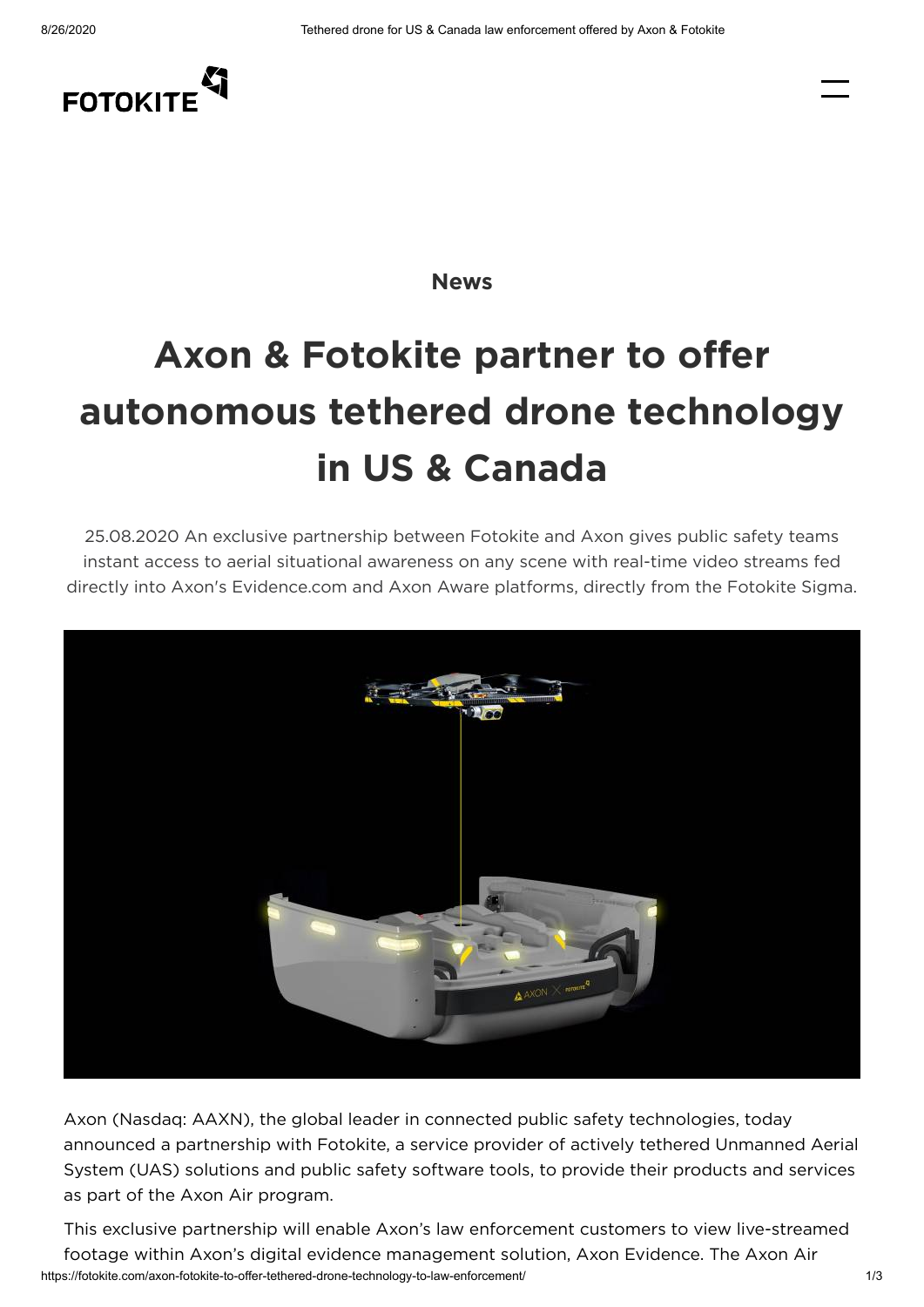| Product            |
|--------------------|
| Use Cases          |
| Company            |
| Contact            |
| Support            |
| <b>Get a Quote</b> |

McCall. "Whether the use case is traffic control, vehicular accident scene management, search